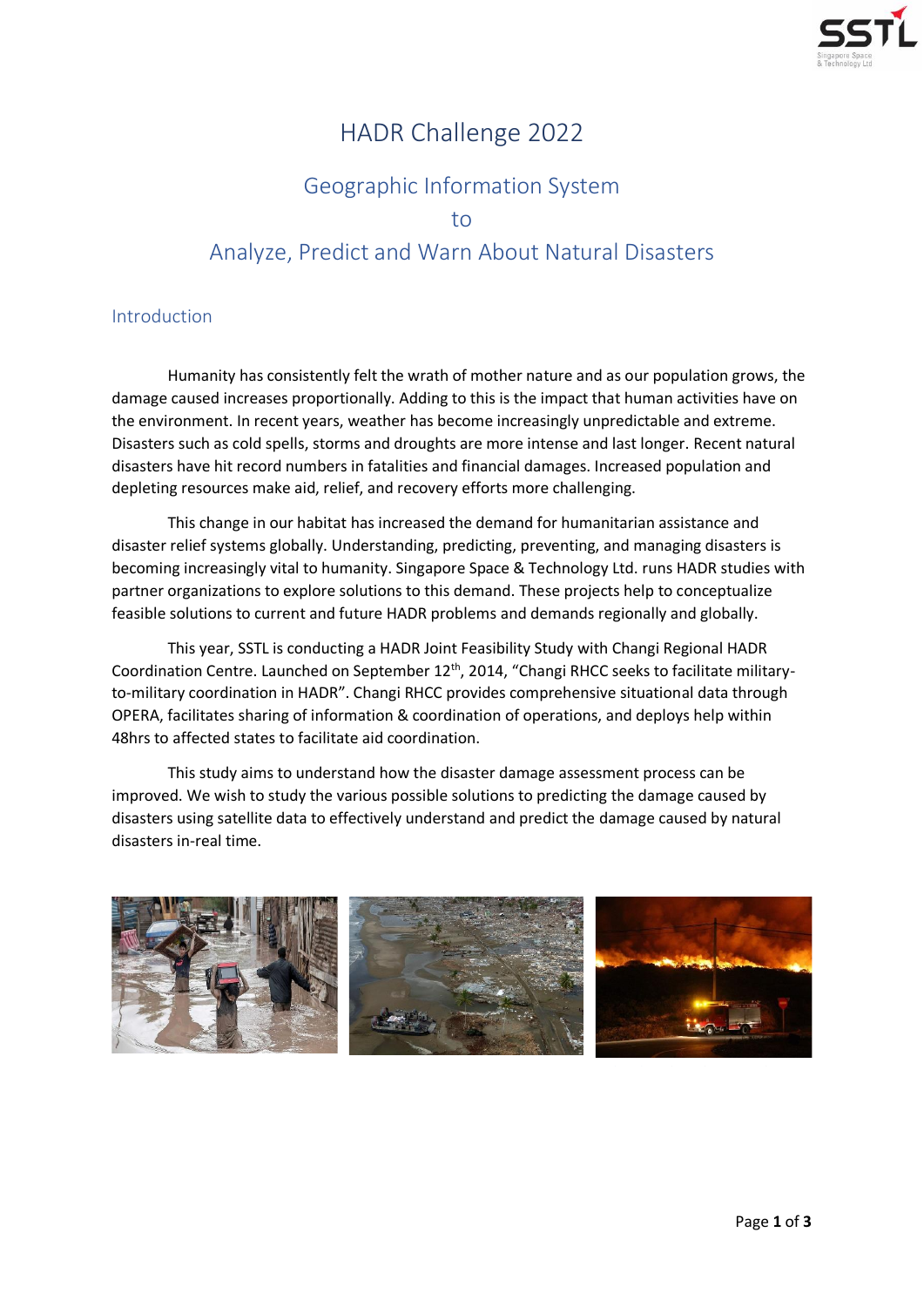

#### Problem Statement

Propose the design of a Geographic Information System for Southeast Asia that can:

- A. Curate satellite data and knowledge database of past data about natural disasters focusing on Earthquakes, Fires, Floods, Tsunamis, Typhoons and Volcanoes;
- B. Conduct in-real time predictive analysis using AI on the extent of potential damage caused by the above-mentioned impending natural disasters using the satellite data and past data;
- C. Display predictive damage impact visualizations with sensitivity analysis;
- D. Update the data base and analytics as new data from future disasters are collected post catastrophe and;
- E. Distribute warnings autonomously (without human intervention) based on the analysis as a preliminary warning system in real time to HADR agencies for timely interventions. (OPTIONAL)

Format & Overview

- A. This project is a call for technical proposals and feasibility studies to understand the various options deployable to address the problem of effectively predicting the damage caused by natural disasters.
- B. Companies are expected, but not required, to collaborate with other companies to achieve the four mandatory objectives stated above.
- C. All participating entities will have to submit their preliminary proposal by February 28<sup>th</sup>, 2022.
- D. Teams will participate in co-development workshops and webinars and work closely with Changi RHCC to better understand the project requirements and improve their proposals between March to September 2022.
- E. All teams need to submit a final technical write-up and detailed feasibility study on their solution by 30<sup>th</sup> September, 2022.

#### Deliverables – Phase 1 (Conceptualization)

1. Preliminary proposal on the concept to solve the given challenge statement not exceeding 10 pages. It must include your executive summary, preliminary suggested methodology to the problem statement and a rudimentary execution plan including the list of companies that are collaborating together and their individual roles, if applicable. This report may also include any existing systems that you will use and methods of procuring the satellite data. This is due on 28<sup>th</sup> February, 2022.